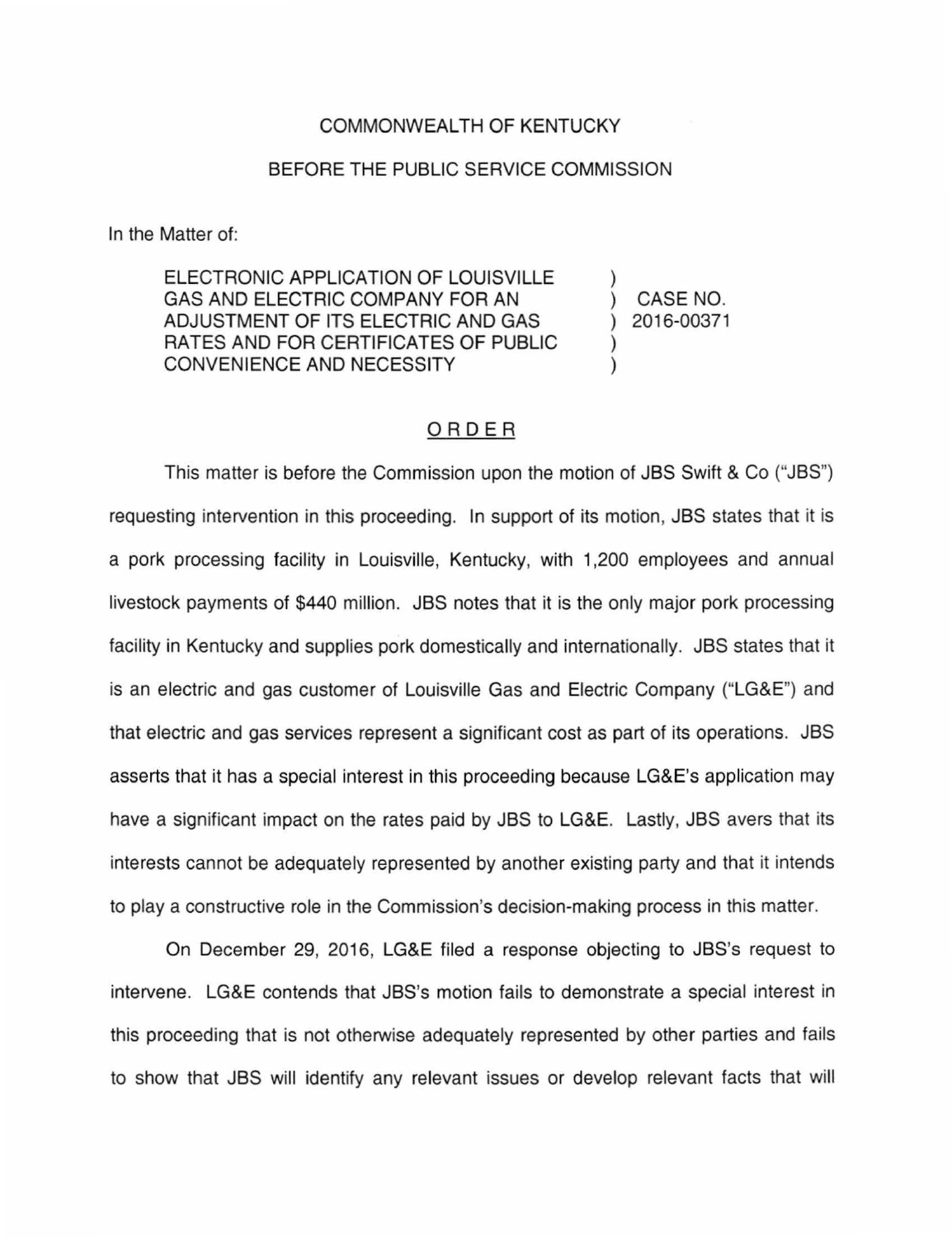assist the Commission in the resolution of this matter without unduly complicating and disrupting the proceeding.

On January 3, 2017, JBS filed a reply in support of its motion to intervene. JBS contends that its interest is not common to all other LG&E customers and is not adequately represented by other parties to this matter. JBS points out that it is the largest pork producer in Kentucky and is the only entity situated to articulate its unique ratepayer status. JBS reiterates that the electric and gas rates paid to LG&E represent a significant cost of doing business by JBS, and that LG&E's application may have a significant impact on the electric and gas rates paid by JBS. JBS also contends that it will present issues and develop facts to assist the Commission in its decision without unduly complicating and disrupting the proceedings.

JBS indicates that it has a unique load profile that will be affected by changes to LG&E's Industrial Time-of-Day Primary ("TODP") rate because JBS utilizes significant power for refrigeration units that are highly sensitive to unscheduled outages, but that JBS would nonetheless be available for participation in the TODP or Curtailable Service Rider if it is provided with adequate notice. Additionally, JBS states that it is currently analyzing whether to participate in the Curtailable Service Rider ("CSR"), but that such analysis would be impacted given that LG&E is proposing certain changes to the CSR. As such, JBS states that it has a special interest in seeing that the program is adequately evaluated and that JBS would be uniquely qualified to advise the Commission on its cost and interest in utilizing the program.

Lastly, JBS asserts that the Firm Transportation gas tariff precludes the use of the schedule for generation on a baseload basis and thus forces generation customers

-2- Case No. 2016-00371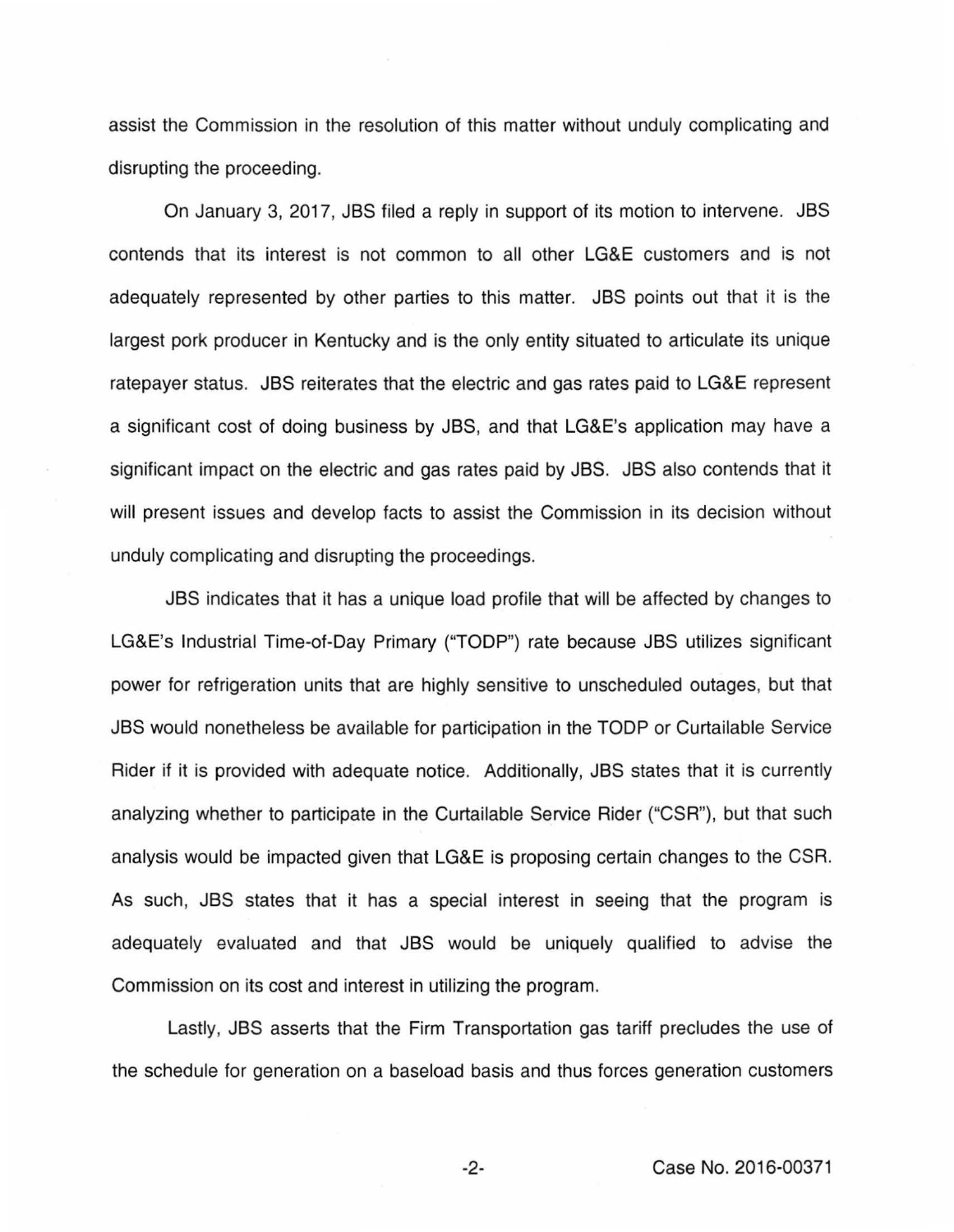to utilize LG&E-supplied natural gas. JBS states that it opposes this tariff provision and will bring arguments to support language that will allow third-party-supplied natural gas for pre-scheduled generation.

Having reviewed the pleadings and being otherwise sufficiently advised, the Commission finds that JBS has established that it has a special interest in this proceeding that is not otherwise adequately represented by another party to this proceeding. The Commission also finds that JBS's intervention is likely to present issues and develop facts that will assist the Commission in fully considering the matter without unduly complicating or disrupting the proceedings. Accordingly, we find that JBS should be granted full intervention in this proceeding.

IT IS HEREBY ORDERED that:

1. The motion of JBS to intervene is granted.

2. JBS shall be entitled to the full rights of a party and shall be served with the Commission's Orders and with filed testimony, exhibits, pleadings, correspondence, and all other documents submitted by parties after the date of this Order.

3. JBS shall comply with all provisions of the Commission's regulations, 807 KAR 5:001, Section 8, related to the service and electronic filing of documents.

4. Pursuant to 807 KAR 5:001, Section 8(9), within seven days of entry of this Order, JBS shall file a written statement with the Commission that:

a. Certifies that it, or its agent, possesses the facilities to receive electronic transmissions; and

b. Sets forth the electronic mail address to which all electronic notices and messages related to this proceeding should be served.

-3- Case No. 2016-00371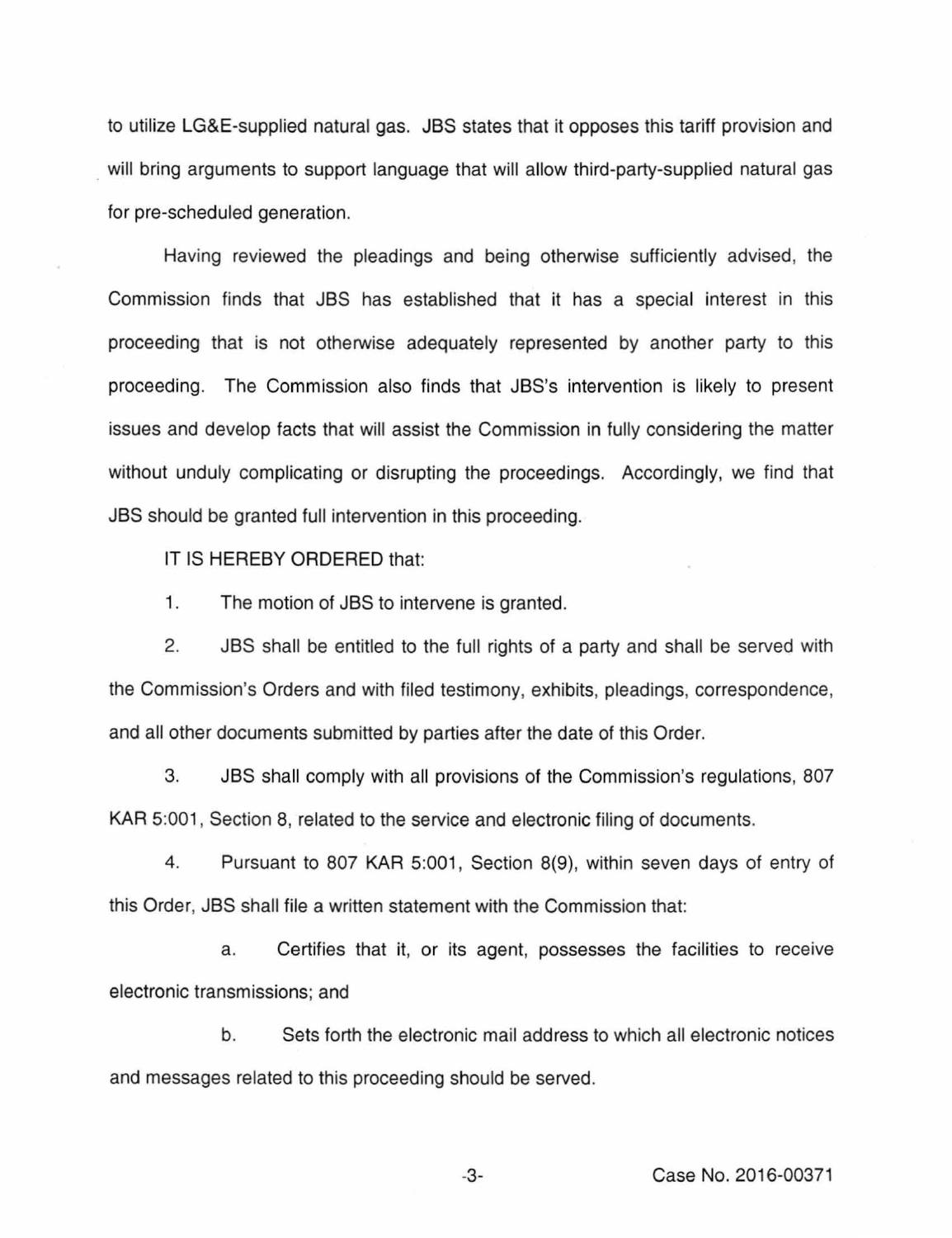By the Commission

| ENTERED                               |  |  |
|---------------------------------------|--|--|
| JAN 13 2017                           |  |  |
| KENTUCKY PUBLIC<br>SERVICE COMMISSION |  |  |

ATTEST:

Nathews

Executive Director

Case No. 2016-00371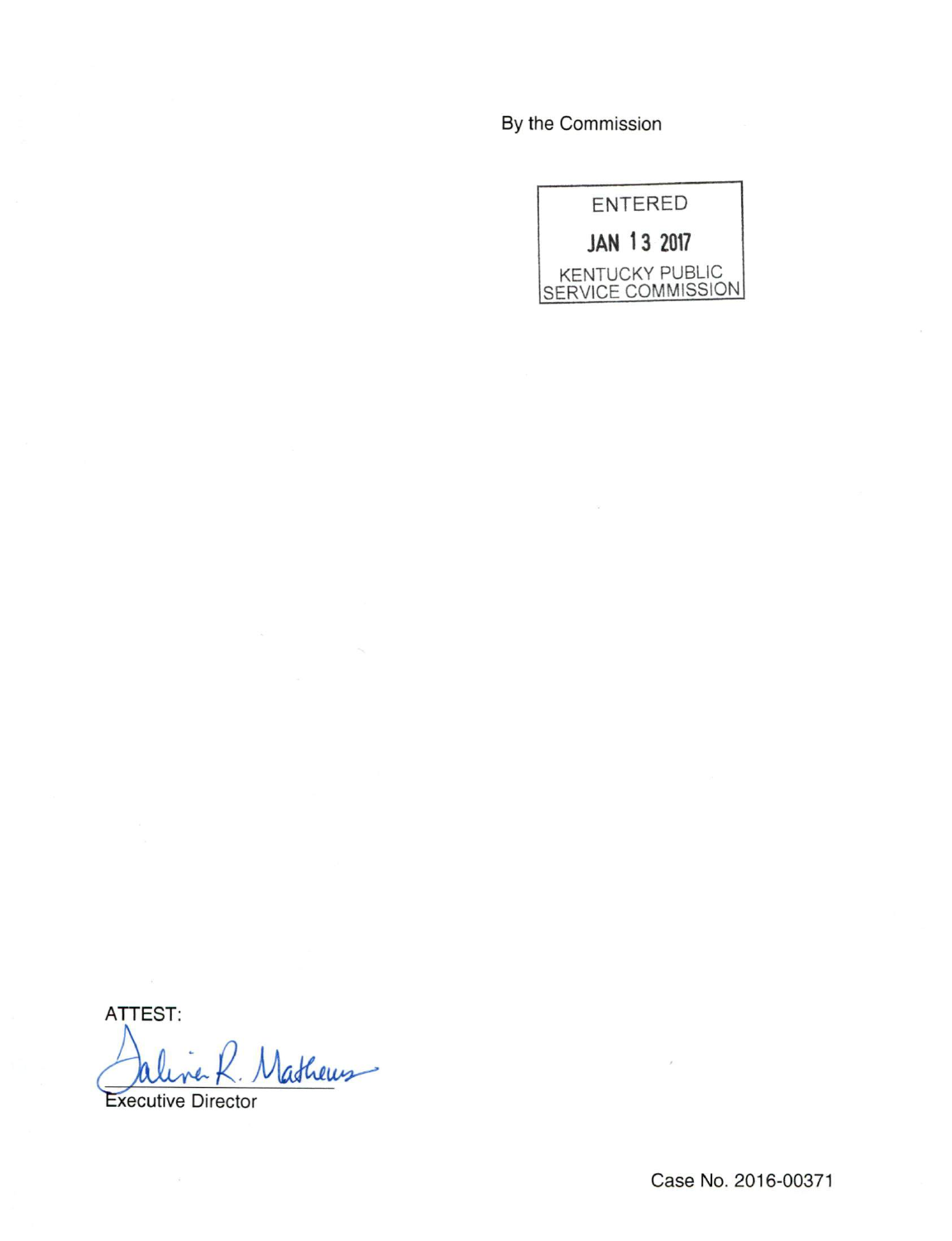\*Honorable Allyson K Sturgeon Senior Corporate Attorney LG&E and KU Energy LLC 220 West Main Street Louisville, KENTUCKY 40202

\*William May Hurt, Deckard & May The Equus Building 127 West Main Street Lexington, KENTUCKY 40507

\*Barry Alan Naum Spilman Thomas & Battle, PLLC 1100 Brent Creek Blvd., Suite 101 Mechanicsburg, PENNSYLVANIA 17050

\*Carrie M Harris Spilman Thomas & Battle, PLLC 1100 Brent Creek Blvd., Suite 101 Mechanicsburg, PENNSYLVANIA 17050

\*Joe F Childers Joe F. Childers & Associates 300 Lexington Building 201 West Short Street Lexington, KENTUCKY 40507

\*Carrie A Ross Sheppard Mullin Richter & Hampton LLP 1300 I Street NW 11th Floor East Washington, DISTRICT OF COLUMBIA 20005

\*Cheryl Winn Waters Law Group, PLLC 12802 Townepark Way, Suite 200 Louisville, KENTUCKY 40243

\*Dennis G Howard, II Howard Law PLLC 740 Emmett Creek Lane Lexington, KENTUCKY 40515

\*Don C A Parker Spilman Thomas & Battle, PLLC 1100 Brent Creek Blvd., Suite 101 Mechanicsburg, PENNSYLVANIA 17050

\*Emily W Medlyn General Attorney U.S. Army Legal Services Agency Regul 9275 Gunston Road Fort Belvoir, VIRGINIA 22060

\*Eileen Ordover Legal Aid Society 416 West Muhammad Ali Boulevard Suite 300 Louisville, KENTUCKY 40202

\*Thomas J FitzGerald Counsel & Director Kentucky Resources Council, Inc. Post Office Box 1070 Frankfort, KENTUCKY 40602

\*Gregorgy T Dutton Goldberg Simpson LLC 9301 Dayflower Street Louisville, KENTUCKY 40059

\*Gardner F Gillespie Sheppard Mullin Richter & Hampton LLP 1300 I Street NW 11th Floor East Washington, DISTRICT OF COLUMBIA 20005

\*G. Houston Parrish Labor Law Attorney Office of the Staff Judge Advocate, B 50 3rd Avenue Fort Knox, KENTUCKY 40121

\*Jody Kyler Cohn Boehm, Kurtz & Lowry 36 East Seventh Street Suite 1510 Cincinnati, OHIO 45202

\*Janice Theriot Zielke Law Firm PLLC 1250 Meidinger Tower 462 South Fourth Avenue Louisville, KENTUCKY 40202

\*Honorable Kurt J Boehm Attorney at Law Boehm, Kurtz & Lowry 36 East Seventh Street Suite 1510 Cincinnati, OHIO 45202

\*Honorable Kendrick R Riggs Attorney at Law Stoll Keenon Ogden, PLLC 2000 PNC Plaza 500 W Jefferson Street Louisville, KENTUCKY 40202-2828

\*Kent Chandler Assistant Attorney General Office of the Attorney General Office of Rate 700 Capitol Avenue Suite 20 Frankfort, KENTUCKY 40601-8204

\*Lawrence W Cook Assistant Attorney General Office of the Attorney General Office of Rate 700 Capitol Avenue Suite 20 Frankfort, KENTUCKY 40601-8204